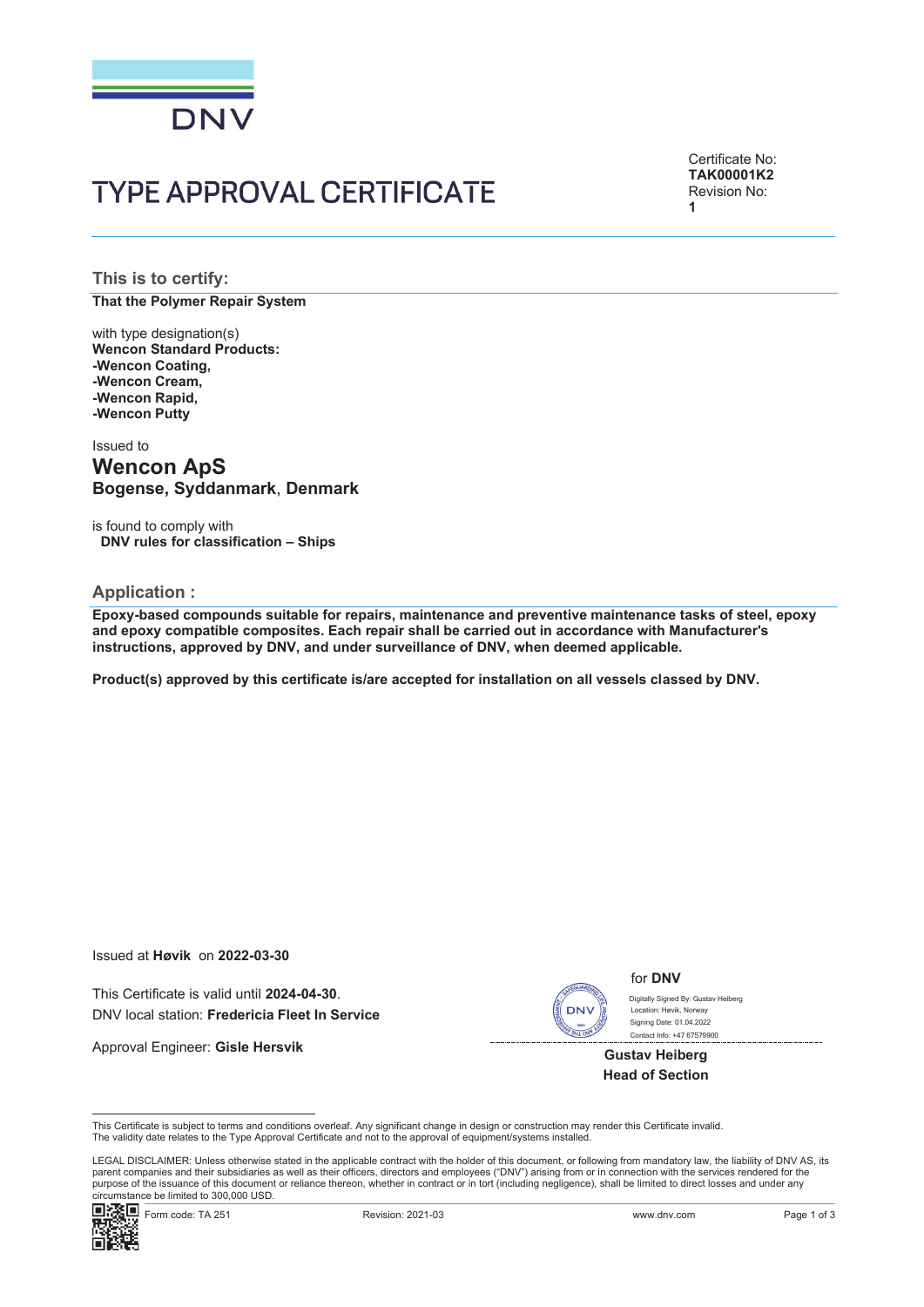

Job Id: **262.1-030415-2** Certificate No: Revision No:

### **Product description**

Wencon Standard Products:

- **o Wencon Coating**
- **o Wencon Cream**
- **o Wencon Rapid**
- **o Wencon Putty**

The listed products are commonly used for Temporary and Permanent Maintenance tasks, but also proves useful for a range of Emergency Repairs in Dry surroundings and environments.

The products are not intended for tasks where Wet, Hot or Harsh Abrasion surroundings and environment is a part of the task.

## **Application/Limitation**

Epoxy-based compounds suitable for repairs, maintenance and preventive maintenance tasks of steel, epoxy and epoxy compatible composites.

- Repair and/or protection against bimetallic corrosion and erosion/corrosion attacks in pumps, valves, filters, pipes, tanks, coolers, etc.
- Creating fixture and preventing future corrosion in the seats for rudder stock bushing, rudder heel bushing, rudder cone assembly, rudder pintle bushing, rudder pintle cone, stern tube, etc.
- Composite wrap for piping lines transferring oil, fresh & sea water, diluted acids & solvents, etc.

#### *Repair activities for components which affect or might affect the Class of the ship, have to be reported in advance to DNV.*

Installation only in accordance with DNV Rules and Manufacturer's work instructions.

For limitations as to environmental conditions and exposure to chemicals, confer manufacturer's instructions.

The maximum working temperature shall be in accordance with Manufacturer's instructions / information in the relevant technical data sheet.

An adequate curing shall be proven by a Shore D test. The hardness shall be in accordance with Manufacturer's instructions / information in the relevant technical data sheet.

The lifetime and the performance of a repair is, apart from the procedure of application of the system, dependent on the service environment, imposed mechanical loads and deformations and may vary significantly from case to case. A careful assessment of the expected reliability of the repair shall always be carried out by the DNV surveyor and the manufacturer's representative with due regard to the service requirements and the requirements to the reliability of the component to be repaired.

The system has limited or no resistance to exposure to fire. Requirements to the performance of the repair under fire shall be carefully evaluated by the DNV surveyor and the manufacturer's representative.

Any significant changes in design and/or quality of the material will render the approval invalid.

#### Planning and execution of repair:

Each repair shall be carried out in close co-operation with the DNV surveyor:

- The surveyor shall be informed about and participate in (if required by the surveyor) the planning of the repair.
- When required by the surveyor, the surface preparation shall be witnessed and/or the finally prepared surfaces shall be made available for inspection and approved by the surveyor.
- When required by the surveyor, the application of the system and curing shall be witnessed by the same.
- When required by the surveyor, other operations shall be witnessed and approved by the surveyor.
- When required by the surveyor, the final condition of the repair shall be approved by the same.

- 1. Application for Type Approval of 2021-12-09.
- 2. Assessment Report from DNV GL Fredericia of 2019-04-29.
- 3. Application for Type Approval of 2019-04-15.
- 4. TDS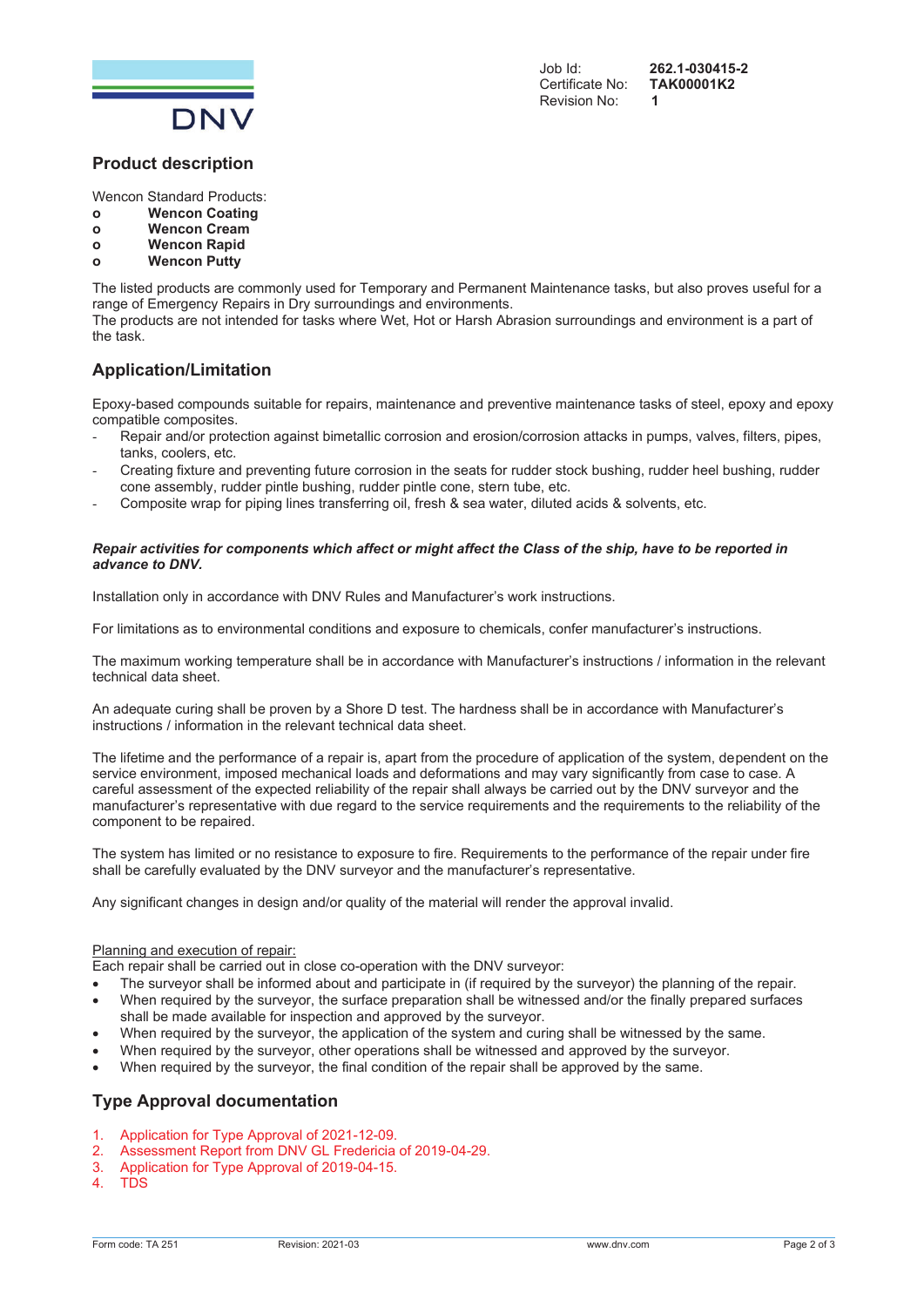

# **Tests carried out**

5. MSDS 6. Experiences

Type Testing carried out in accordance with **Type Approval documentation**.

## **Marking of product**

All components of the system are to be marked with manufacturer's name, type designation, date of fabrication and shelf life or expiry date. In addition, the following documentation shall be submitted with the product:

- Product specification.
- Specification of range of application and limitations.
- Detailed procedures for surface preparation.
- Detailed procedures for application.
- Detailed procedures for curing.
- Hazards and precautions to be taken with regard to occupational safety.

The marking is to be carried out in such a way that it is visible, legible and indelible. The marking of product is to enable traceability to the DNV Type Approval Certificate.

## **Periodical assessment**

The scope of the Periodical Assessment is to verify that the conditions stipulated for the Type Approval is complied with and that no alterations are made to the product design or choice of materials.

Periodical assessments (for Certificate Retention / Certificate Renewal) shall be performed according to DNV-CP-0338.

This certificate is only valid if required Periodical assessments are carried out with satisfactory results. To check the validity of this certificate, please look it up in https://approvalfinder.dnv.com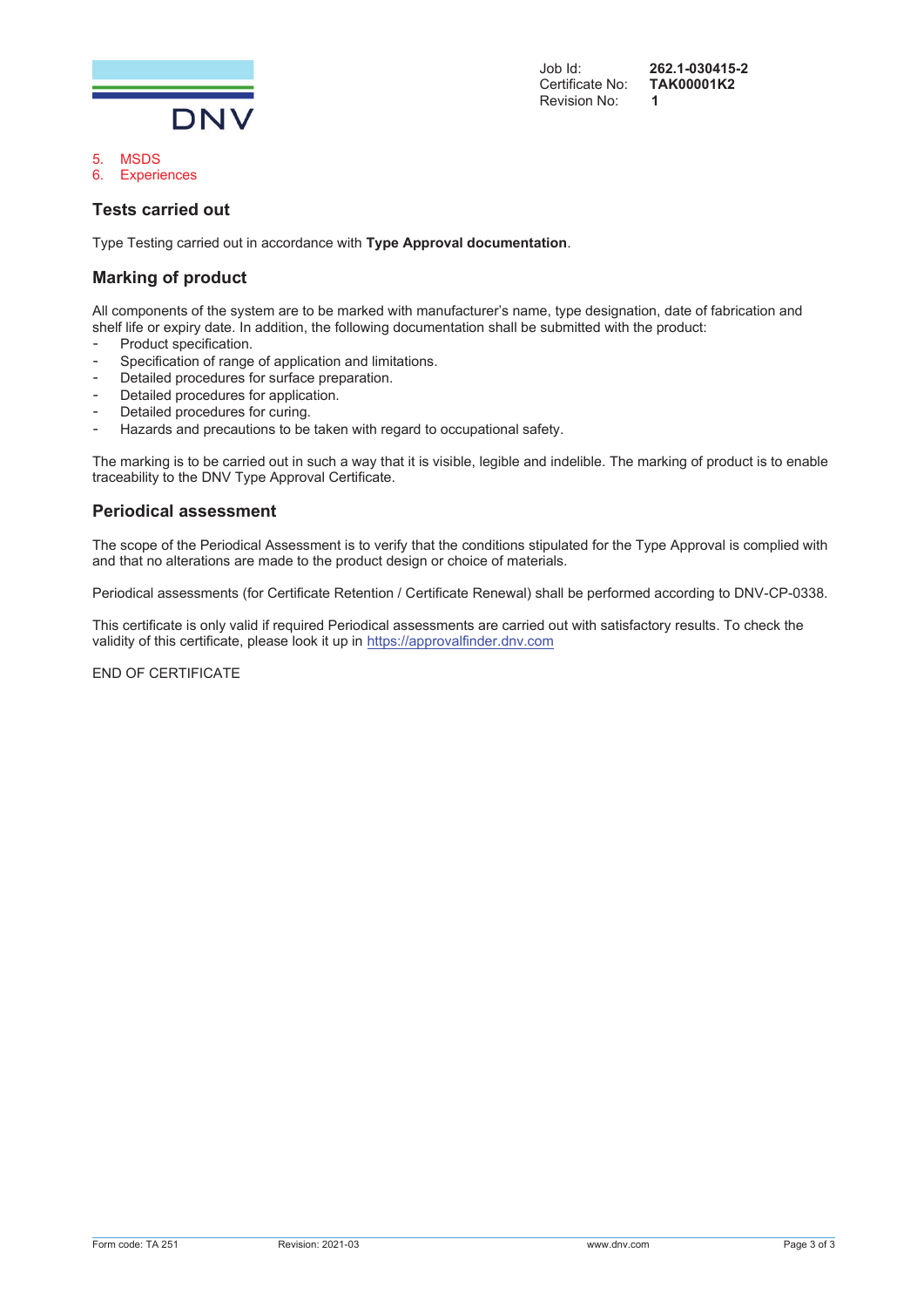

Certificate No: **TAK00001K3** Revision No: **1**

**This is to certify: That the Polymer Repair System**

with type designation(s) **Wencon Under Water Products: -Wencon UW Coating, -Wencon UW Cream, -Wencon UW Putty, -Wencon Pipe Tape**

Issued to

# **Wencon ApS Bogense, Syddanmark**, **Denmark**

is found to comply with **DNV rules for classification – Ships**

#### **Application :**

**Epoxy-based compounds suitable for repairs, maintenance and preventive maintenance tasks of steel, epoxy and epoxy compatible composites. Each repair shall be carried out in accordance with Manufacturer's instructions, approved by DNV, and under surveillance of DNV, when deemed applicable.**

**Product(s) approved by this certificate is/are accepted for installation on all vessels classed by DNV.**

Issued at **Høvik** on **2022-03-30**

This Certificate is valid until **2024-04-30**. DNV local station: **Fredericia Fleet In Service**

Approval Engineer: **Gisle Hersvik**

**DNV** 

#### for **DNV**

Digitally Signed By: Gustav Heiberg Signing Date: 01.04.2022 Contact Info: +47 67579900 Location: Havik, Norway

**Gustav Heiberg Head of Section**

This Certificate is subject to terms and conditions overleaf. Any significant change in design or construction may render this Certificate invalid. The validity date relates to the Type Approval Certificate and not to the approval of equipment/systems installed.

LEGAL DISCLAIMER: Unless otherwise stated in the applicable contract with the holder of this document, or following from mandatory law, the liability of DNV AS, its parent companies and their subsidiaries as well as their officers, directors and employees ("DNV") arising from or in connection with the services rendered for the purpose of the issuance of this document or reliance thereon, whether in contract or in tort (including negligence), shall be limited to direct losses and under any circumstance be limited to 300,000 USD.

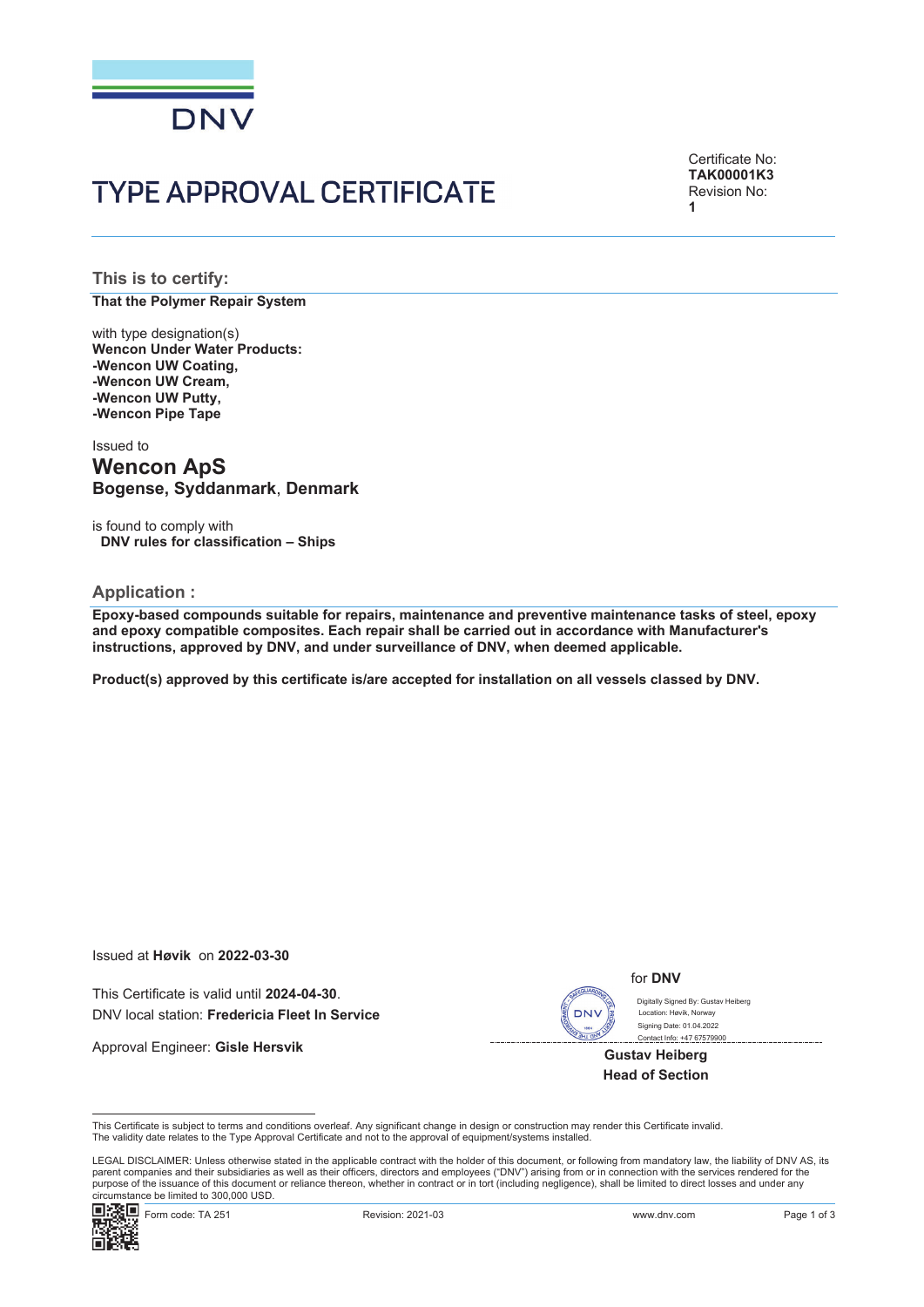

## **Product description**

Wencon Under Water Products:

- **o Wencon UW Coating**
- **o Wencon UW Cream**
- **o Wencon UW Putty**
- **o Wencon Pipe Tape**

The listed products are commonly used targeting on Temporary Solutions and Emergency Repairs in wet surroundings and environments, because its excellent adhesion under water and on high moisture surfaces.

# **Application/Limitation**

Epoxy-based compounds suitable for repairs, maintenance and preventive maintenance tasks of steel, epoxy and epoxy compatible composites.

- Repair and/or protection against bimetallic corrosion and erosion/corrosion attacks in pumps, valves, filters, pipes, tanks, coolers, etc.
- Creating fixture and preventing future corrosion in the seats for rudder stock bushing, rudder heel bushing, rudder cone assembly, rudder pintle bushing, rudder pintle cone, stern tube, etc.
- Composite wrap for piping lines transferring oil, fresh & sea water, diluted acids & solvents, etc.

#### *Repair activities for components which affect or might affect the Class of the ship, have to be reported in advance to DNV.*

Installation only in accordance with DNV Rules and Manufacturer's work instructions.

For limitations as to environmental conditions and exposure to chemicals, confer manufacturer's instructions.

The maximum working temperature shall be in accordance with Manufacturer's instructions / information in the relevant technical data sheet.

An adequate curing shall be proven by a Shore D test. The hardness shall be in accordance with Manufacturer's instructions / information in the relevant technical data sheet.

The lifetime and the performance of a repair is, apart from the procedure of application of the system, dependent on the service environment, imposed mechanical loads and deformations and may vary significantly from case to case. A careful assessment of the expected reliability of the repair shall always be carried out by the DNV surveyor and the manufacturer's representative with due regard to the service requirements and the requirements to the reliability of the component to be repaired.

The system has limited or no resistance to exposure to fire. Requirements to the performance of the repair under fire shall be carefully evaluated by the DNV surveyor and the manufacturer's representative.

Any significant changes in design and/or quality of the material will render the approval invalid.

#### Planning and execution of repair:

Each repair shall be carried out in close co-operation with the DNV surveyor:

- The surveyor shall be informed about and participate in (if required by the surveyor) the planning of the repair.
- When required by the surveyor, the surface preparation shall be witnessed and/or the finally prepared surfaces shall be made available for inspection and approved by the surveyor.
- When required by the surveyor, the application of the system and curing shall be witnessed by the same.
- When required by the surveyor, other operations shall be witnessed and approved by the surveyor.
	- When required by the surveyor, the final condition of the repair shall be approved by the same.

- 1. Application for Type Approval of 2021-12-09.
- 2. Assessment Report from DNV GL Fredericia of 2019-04-29.
- 3. Application for Type Approval of 2019-04-15.
- 4. TDS
- 5. MSDS
- 6. Experiences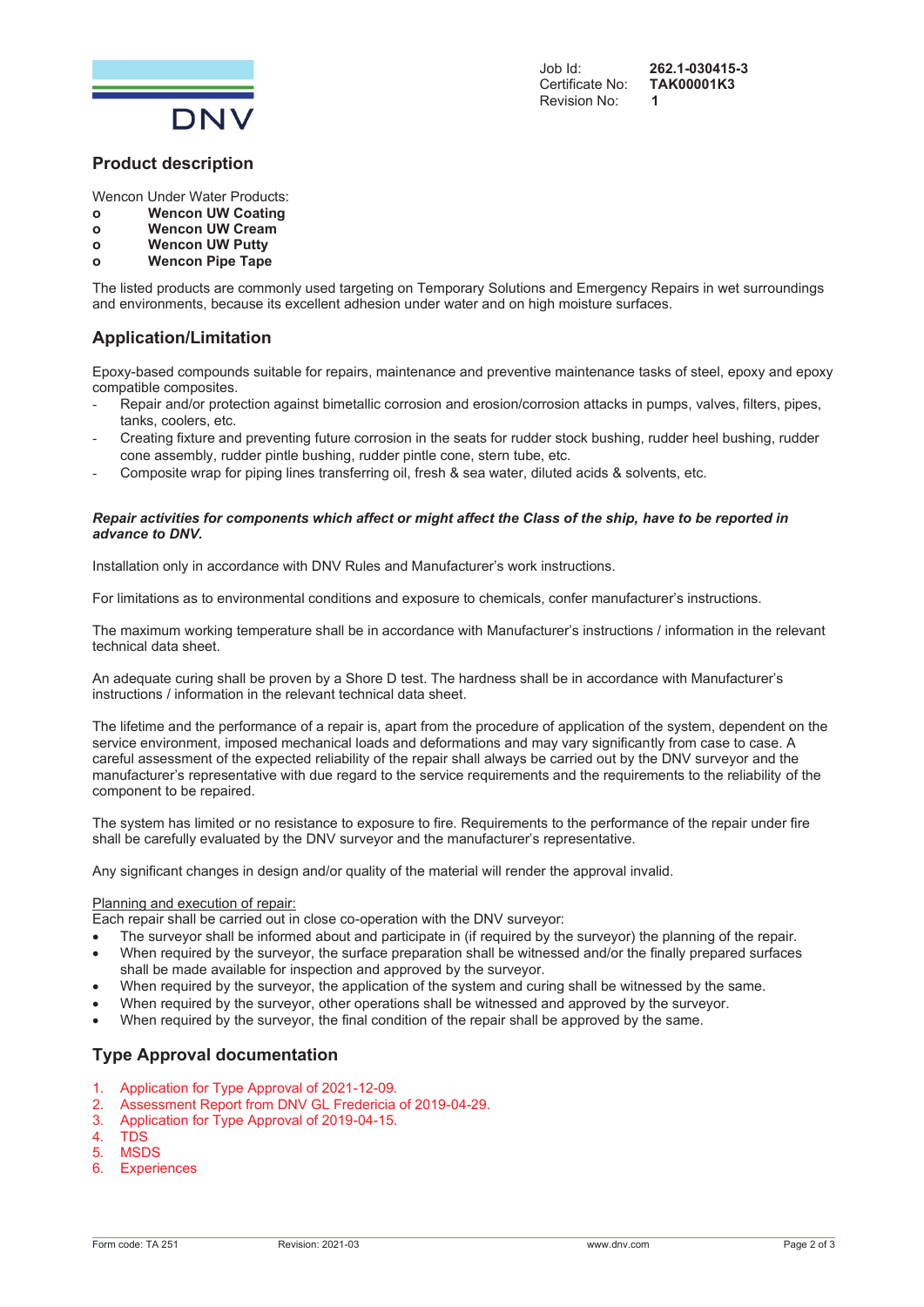

Job Id: **262.1-030415-3** Certificate No: Revision No: **1**

# **Tests carried out**

Type Testing carried out in accordance with **Type Approval documentation**.

# **Marking of product**

All components of the system are to be marked with manufacturer's name, type designation, date of fabrication and shelf life or expiry date. In addition, the following documentation shall be submitted with the product:

- Product specification.
- Specification of range of application and limitations.
- Detailed procedures for surface preparation.
- Detailed procedures for application.
- Detailed procedures for curing.
- Hazards and precautions to be taken with regard to occupational safety.

The marking is to be carried out in such a way that it is visible, legible and indelible. The marking of product is to enable traceability to the DNV Type Approval Certificate.

## **Periodical assessment**

The scope of the Periodical Assessment is to verify that the conditions stipulated for the Type Approval is complied with and that no alterations are made to the product design or choice of materials.

Periodical assessments (for Certificate Retention / Certificate Renewal) shall be performed according to DNV-CP-0338.

This certificate is only valid if required Periodical assessments are carried out with satisfactory results. To check the validity of this certificate, please look it up in https://approvalfinder.dnv.com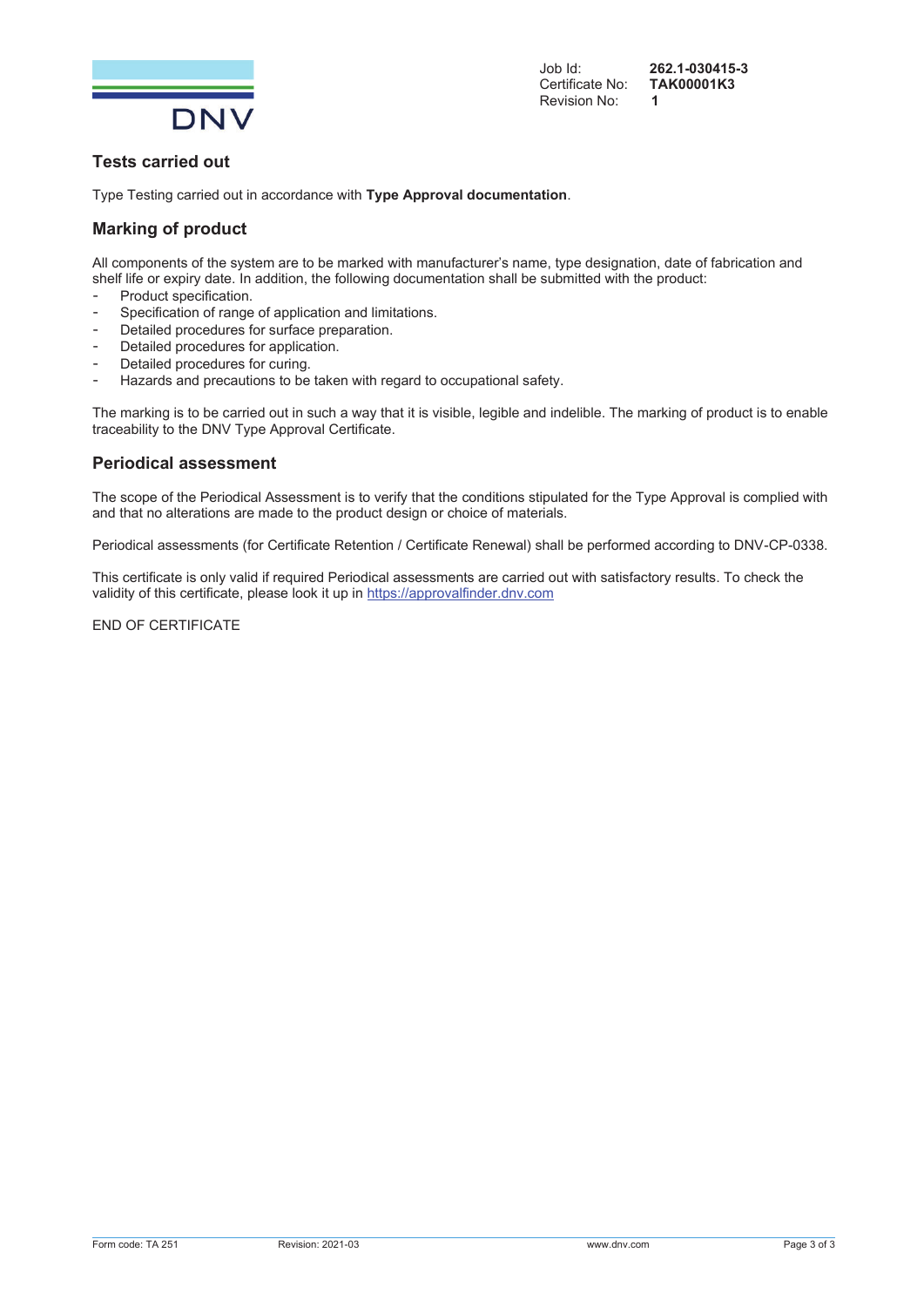

Certificate No: **TAK00001K4** Revision No: **1**

**This is to certify: That the Polymer Repair System**

with type designation(s) **Wencon High Temperature Products: -Wencon Exhaust Repair, -Wencon Hi - Temp**

Issued to **Wencon ApS Bogense, Syddanmark**, **Denmark**

is found to comply with **DNV rules for classification – Ships**

#### **Application :**

**Epoxy-based compounds suitable for repairs, maintenance and preventive maintenance tasks of steel, epoxy and epoxy compatible composites. Each repair shall be carried out in accordance with Manufacturer's instructions, approved by DNV, and under surveillance of DNV, when deemed applicable.**

**Product(s) approved by this certificate is/are accepted for installation on all vessels classed by DNV.**

Issued at **Høvik** on **2022-03-30**

This Certificate is valid until **2024-04-30**. DNV local station: **Fredericia Fleet In Service**

Approval Engineer: **Gisle Hersvik**



#### for **DNV**

Contact Info: +47 67579900 Digitally Signed By: Gustay Heiberg Signing Date: 01.04.2022 y e.g.nee = y reae.<br>pn: Høvik, Norway

**Gustav Heiberg Head of Section**

This Certificate is subject to terms and conditions overleaf. Any significant change in design or construction may render this Certificate invalid. The validity date relates to the Type Approval Certificate and not to the approval of equipment/systems installed.

LEGAL DISCLAIMER: Unless otherwise stated in the applicable contract with the holder of this document, or following from mandatory law, the liability of DNV AS, its parent companies and their subsidiaries as well as their officers, directors and employees ("DNV") arising from or in connection with the services rendered for the purpose of the issuance of this document or reliance thereon, whether in contract or in tort (including negligence), shall be limited to direct losses and under any circumstance be limited to 300,000 USD.

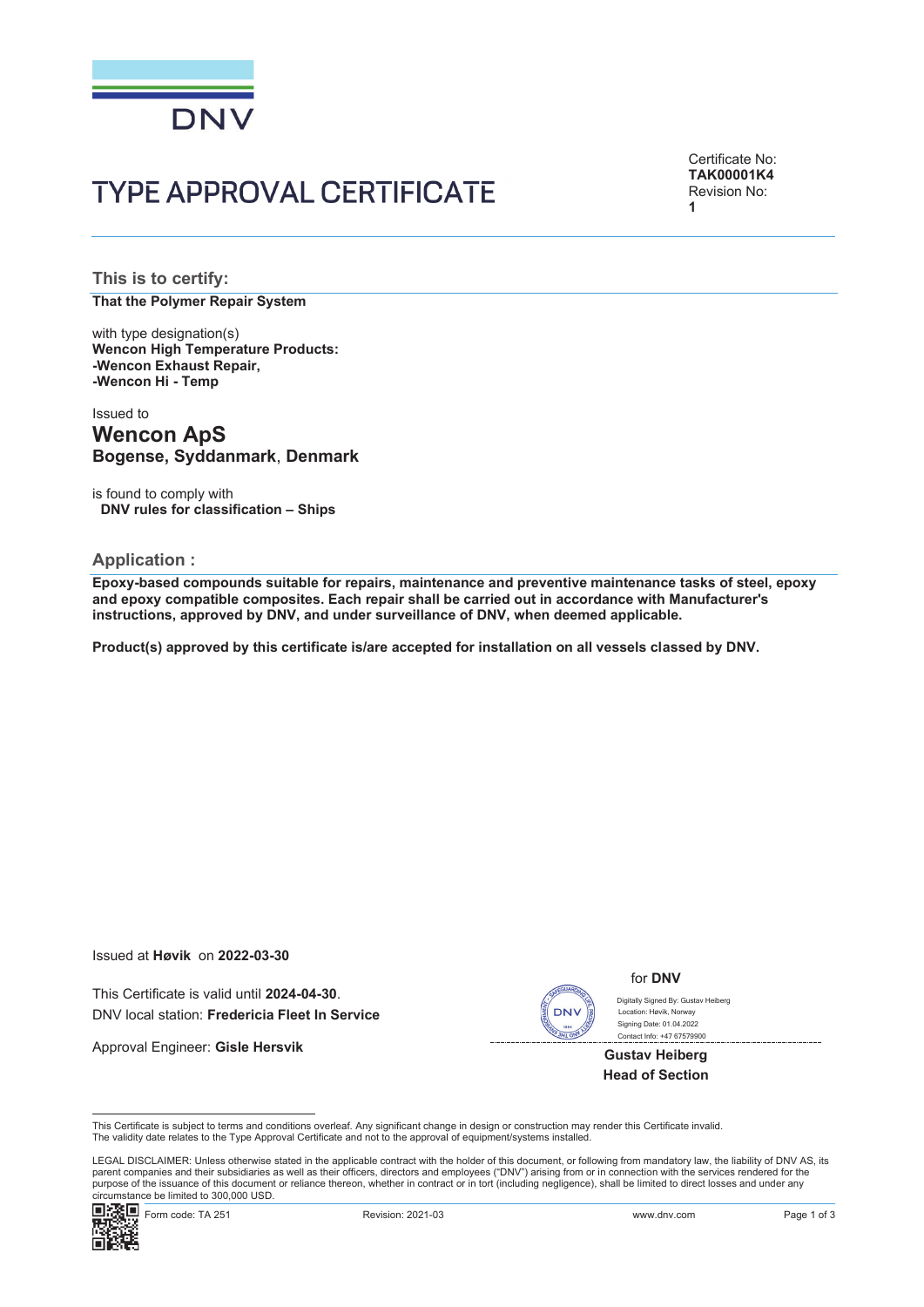

## **Product description**

Wencon High Temperature Products:

# **o Wencon Exhaust Repair**

# **o Wencon Hi – Temp**

The listed products are suitable for applications where there is a demand for resistance to warm environments like Hot Oil and Steam such as Heating Coils, Boilers, and Exhaust Systems.

# **Application/Limitation**

Epoxy-based compounds suitable for repairs, maintenance and preventive maintenance tasks of steel, epoxy and epoxy compatible composites.

- Repair and/or protection against bimetallic corrosion and erosion/corrosion attacks in pumps, valves, filters, pipes, tanks, coolers, etc.
- Creating fixture and preventing future corrosion in the seats for rudder stock bushing, rudder heel bushing, rudder cone assembly, rudder pintle bushing, rudder pintle cone, stern tube, etc.
- Composite wrap for piping lines transferring oil, fresh & sea water, diluted acids & solvents, etc.

#### *Repair activities for components which affect or might affect the Class of the ship, have to be reported in advance to DNV.*

Installation only in accordance with DNV Rules and Manufacturer's work instructions.

For limitations as to environmental conditions and exposure to chemicals, confer manufacturer's instructions.

The maximum working temperature shall be in accordance with Manufacturer's instructions / information in the relevant technical data sheet.

An adequate curing shall be proven by a Shore D test. The hardness shall be in accordance with Manufacturer's instructions / information in the relevant technical data sheet.

The lifetime and the performance of a repair is, apart from the procedure of application of the system, dependent on the service environment, imposed mechanical loads and deformations and may vary significantly from case to case. A careful assessment of the expected reliability of the repair shall always be carried out by the DNV surveyor and the manufacturer's representative with due regard to the service requirements and the requirements to the reliability of the component to be repaired.

The system has limited or no resistance to exposure to fire. Requirements to the performance of the repair under fire shall be carefully evaluated by the DNV surveyor and the manufacturer's representative.

Any significant changes in design and/or quality of the material will render the approval invalid.

#### Planning and execution of repair:

Each repair shall be carried out in close co-operation with the DNV surveyor:

- The surveyor shall be informed about and participate in (if required by the surveyor) the planning of the repair.
- When required by the surveyor, the surface preparation shall be witnessed and/or the finally prepared surfaces shall be made available for inspection and approved by the surveyor.
- When required by the surveyor, the application of the system and curing shall be witnessed by the same.
- When required by the surveyor, other operations shall be witnessed and approved by the surveyor.
- When required by the surveyor, the final condition of the repair shall be approved by the same.

- 1. Application for Type Approval of 2021-12-09.
- 2. Assessment Report from DNV GL Fredericia of 2019-04-29.
- 3. Application for Type Approval of 2019-04-15.
- 4. TDS
- 5. MSDS
- 6. Experiences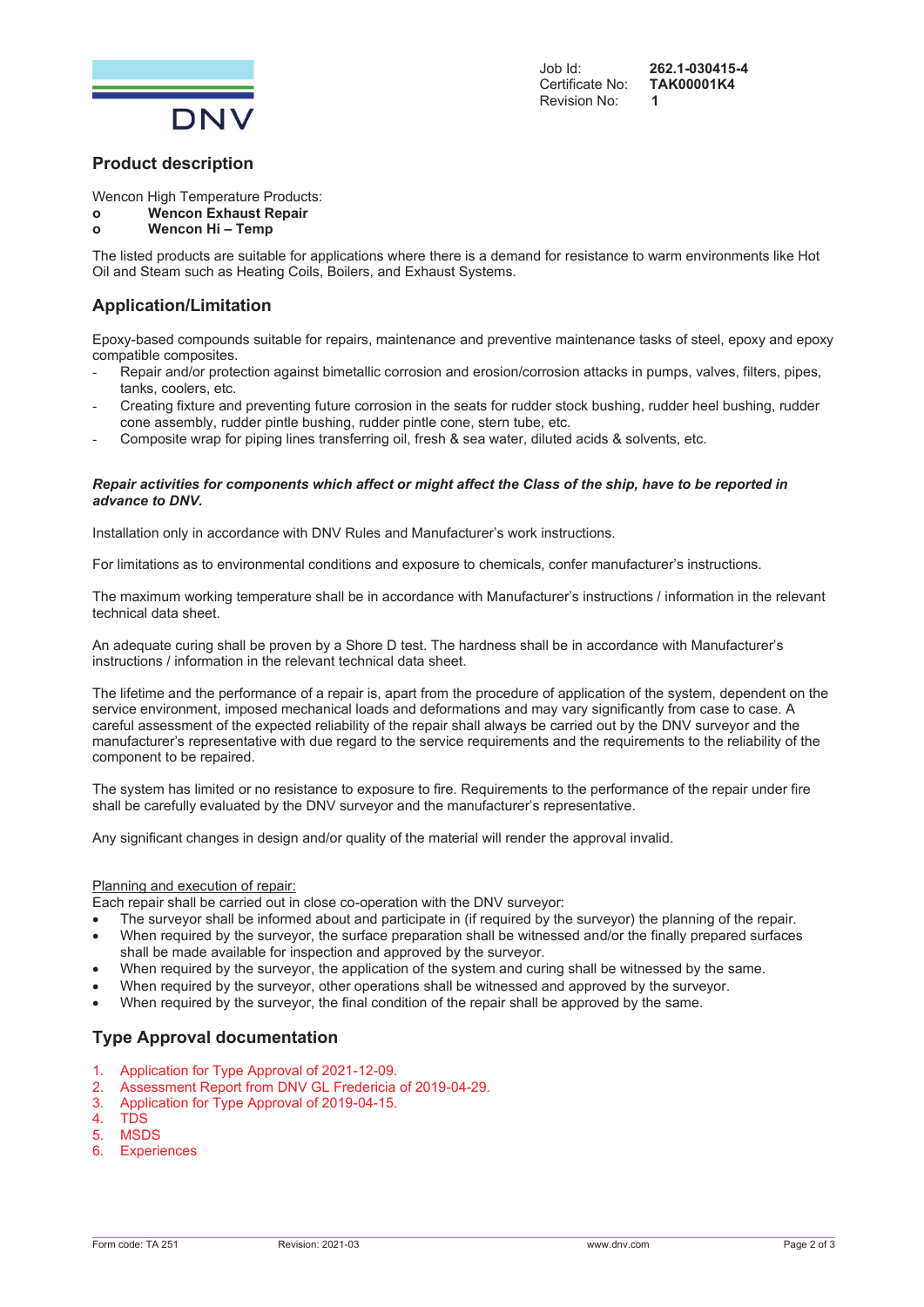

Job Id: **262.1-030415-4** Certificate No: Revision No: **1**

# **Tests carried out**

Type Testing carried out in accordance with **Type Approval documentation**.

# **Marking of product**

All components of the system are to be marked with manufacturer's name, type designation, date of fabrication and shelf life or expiry date. In addition, the following documentation shall be submitted with the product:

- Product specification.
- Specification of range of application and limitations.
- Detailed procedures for surface preparation.
- Detailed procedures for application.
- Detailed procedures for curing.
- Hazards and precautions to be taken with regard to occupational safety.

The marking is to be carried out in such a way that it is visible, legible and indelible. The marking of product is to enable traceability to the DNV Type Approval Certificate.

## **Periodical assessment**

The scope of the Periodical Assessment is to verify that the conditions stipulated for the Type Approval is complied with and that no alterations are made to the product design or choice of materials.

Periodical assessments (for Certificate Retention / Certificate Renewal) shall be performed according to DNV-CP-0338.

This certificate is only valid if required Periodical assessments are carried out with satisfactory results. To check the validity of this certificate, please look it up in https://approvalfinder.dnv.com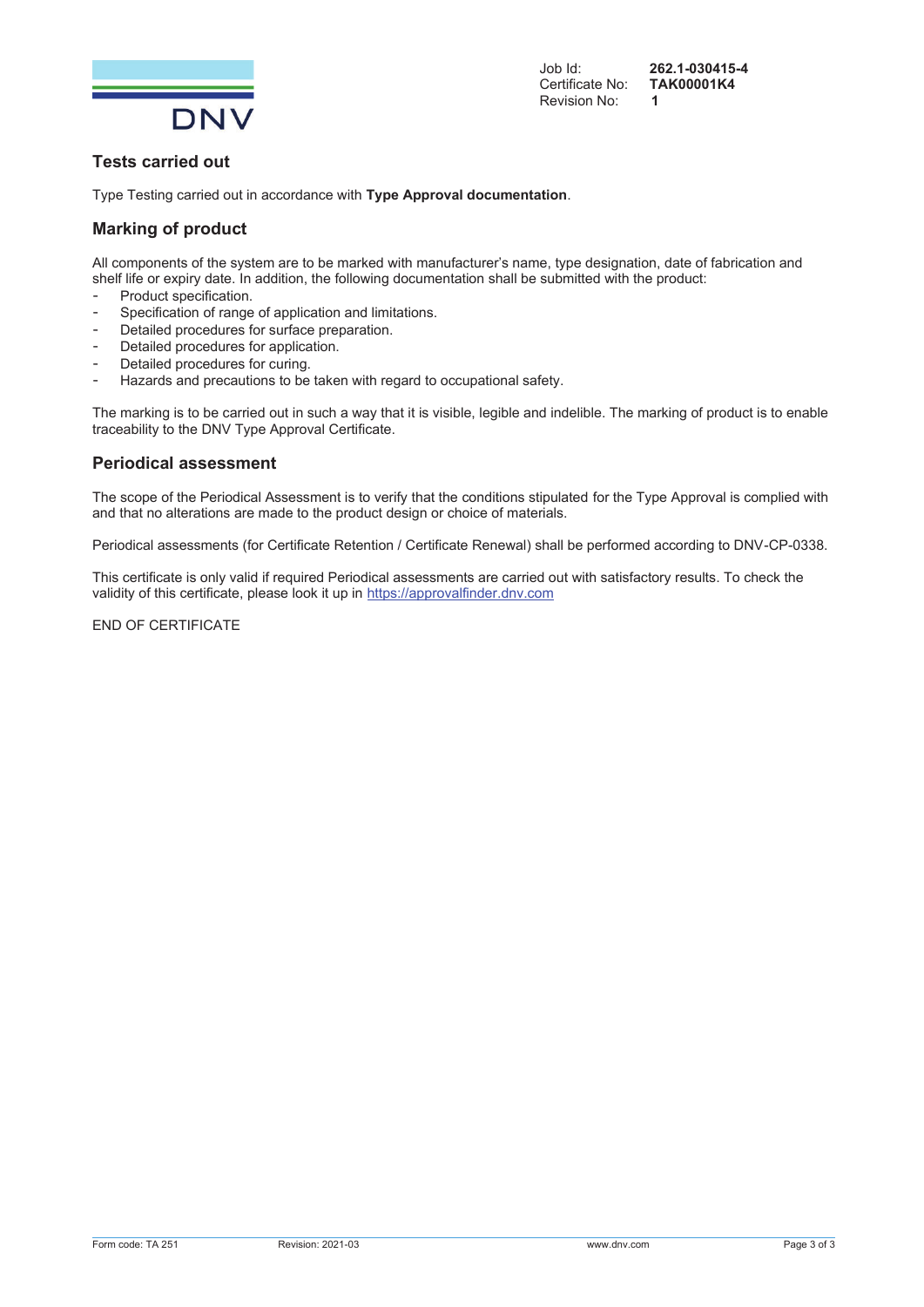

Certificate No: **TAK00001K5** Revision No: **1**

**This is to certify: That the Polymer Repair System**

with type designation(s) **Wencon Abrasion & Heat Resistance Products: -Wencon Ceramic Coating, -Wencon Ceramic Cream**

Issued to **Wencon ApS Bogense, Syddanmark**, **Denmark**

is found to comply with **DNV rules for classification – Ships**

#### **Application :**

**Epoxy-based compounds suitable for repairs, maintenance and preventive maintenance tasks of steel, epoxy and epoxy compatible composites. Each repair shall be carried out in accordance with Manufacturer's instructions, approved by DNV, and under surveillance of DNV, when deemed applicable.**

**Product(s) approved by this certificate is/are accepted for installation on all vessels classed by DNV.**

Issued at **Høvik** on **2022-03-30**

This Certificate is valid until **2024-04-30**. DNV local station: **Fredericia Fleet In Service**

Approval Engineer: **Gisle Hersvik**



for **DNV**

Contact Info: +47 67579900 Digitally Signed By: Gustav Heiberg Signing Date: 01.04.2022 Location: Havik, Norway

**Gustav Heiberg Head of Section**

LEGAL DISCLAIMER: Unless otherwise stated in the applicable contract with the holder of this document, or following from mandatory law, the liability of DNV AS, its parent companies and their subsidiaries as well as their officers, directors and employees ("DNV") arising from or in connection with the services rendered for the purpose of the issuance of this document or reliance thereon, whether in contract or in tort (including negligence), shall be limited to direct losses and under any circumstance be limited to 300,000 USD.



This Certificate is subject to terms and conditions overleaf. Any significant change in design or construction may render this Certificate invalid. The validity date relates to the Type Approval Certificate and not to the approval of equipment/systems installed.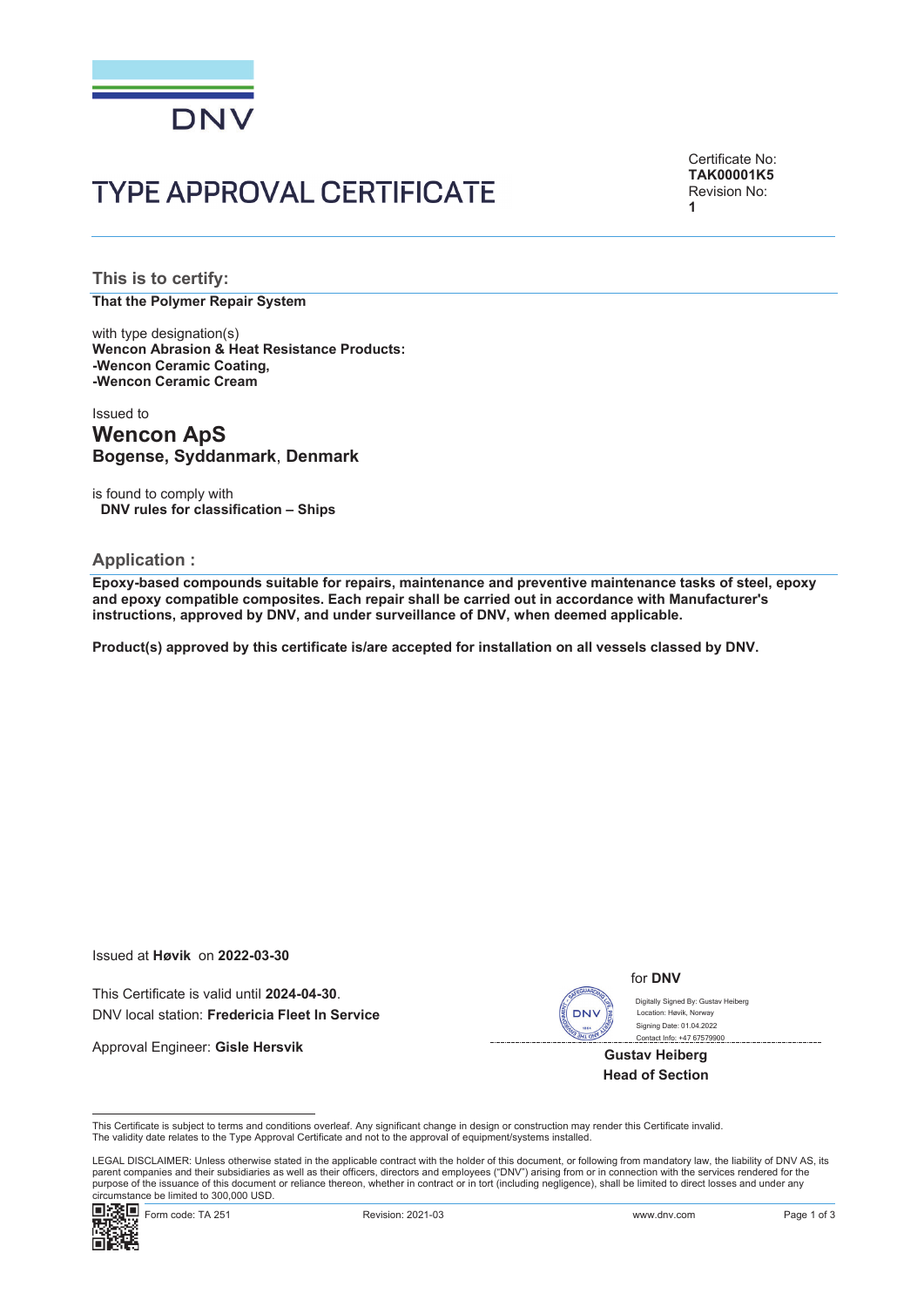

## **Product description**

Wencon Abrasion & Heat Resistance Products:

# **o Wencon Ceramic Coating**

# **o Wencon Ceramic Cream**

The listed products are characterized by being resistant to both abrasion and heat and is therefore preferred in harsh environments where there is both a requirement for Heat Resistance and Abrasion Resistance.

# **Application/Limitation**

Epoxy-based compounds suitable for repairs, maintenance and preventive maintenance tasks of steel, epoxy and epoxy compatible composites.

- Repair and/or protection against bimetallic corrosion and erosion/corrosion attacks in pumps, valves, filters, pipes, tanks, coolers, etc.
- Creating fixture and preventing future corrosion in the seats for rudder stock bushing, rudder heel bushing, rudder cone assembly, rudder pintle bushing, rudder pintle cone, stern tube, etc.
- Composite wrap for piping lines transferring oil, fresh & sea water, diluted acids & solvents, etc.

#### *Repair activities for components which affect or might affect the Class of the ship, have to be reported in advance to DNV.*

Installation only in accordance with DNV Rules and Manufacturer's work instructions.

For limitations as to environmental conditions and exposure to chemicals, confer manufacturer's instructions.

The maximum working temperature shall be in accordance with Manufacturer's instructions / information in the relevant technical data sheet.

An adequate curing shall be proven by a Shore D test. The hardness shall be in accordance with Manufacturer's instructions / information in the relevant technical data sheet.

The lifetime and the performance of a repair is, apart from the procedure of application of the system, dependent on the service environment, imposed mechanical loads and deformations and may vary significantly from case to case. A careful assessment of the expected reliability of the repair shall always be carried out by the DNV surveyor and the manufacturer's representative with due regard to the service requirements and the requirements to the reliability of the component to be repaired.

The system has limited or no resistance to exposure to fire. Requirements to the performance of the repair under fire shall be carefully evaluated by the DNV surveyor and the manufacturer's representative.

Any significant changes in design and/or quality of the material will render the approval invalid.

#### Planning and execution of repair:

Each repair shall be carried out in close co-operation with the DNV surveyor:

- The surveyor shall be informed about and participate in (if required by the surveyor) the planning of the repair.
- When required by the surveyor, the surface preparation shall be witnessed and/or the finally prepared surfaces shall be made available for inspection and approved by the surveyor.
- When required by the surveyor, the application of the system and curing shall be witnessed by the same.
- When required by the surveyor, other operations shall be witnessed and approved by the surveyor.
- When required by the surveyor, the final condition of the repair shall be approved by the same.

- 1. Application for Type Approval of 2021-12-09.
- 2. Assessment Report from DNV GL Fredericia of 2019-04-29.
- 3. Application for Type Approval of 2019-04-15.
- 4. TDS
- 5. MSDS
- 6. Experiences